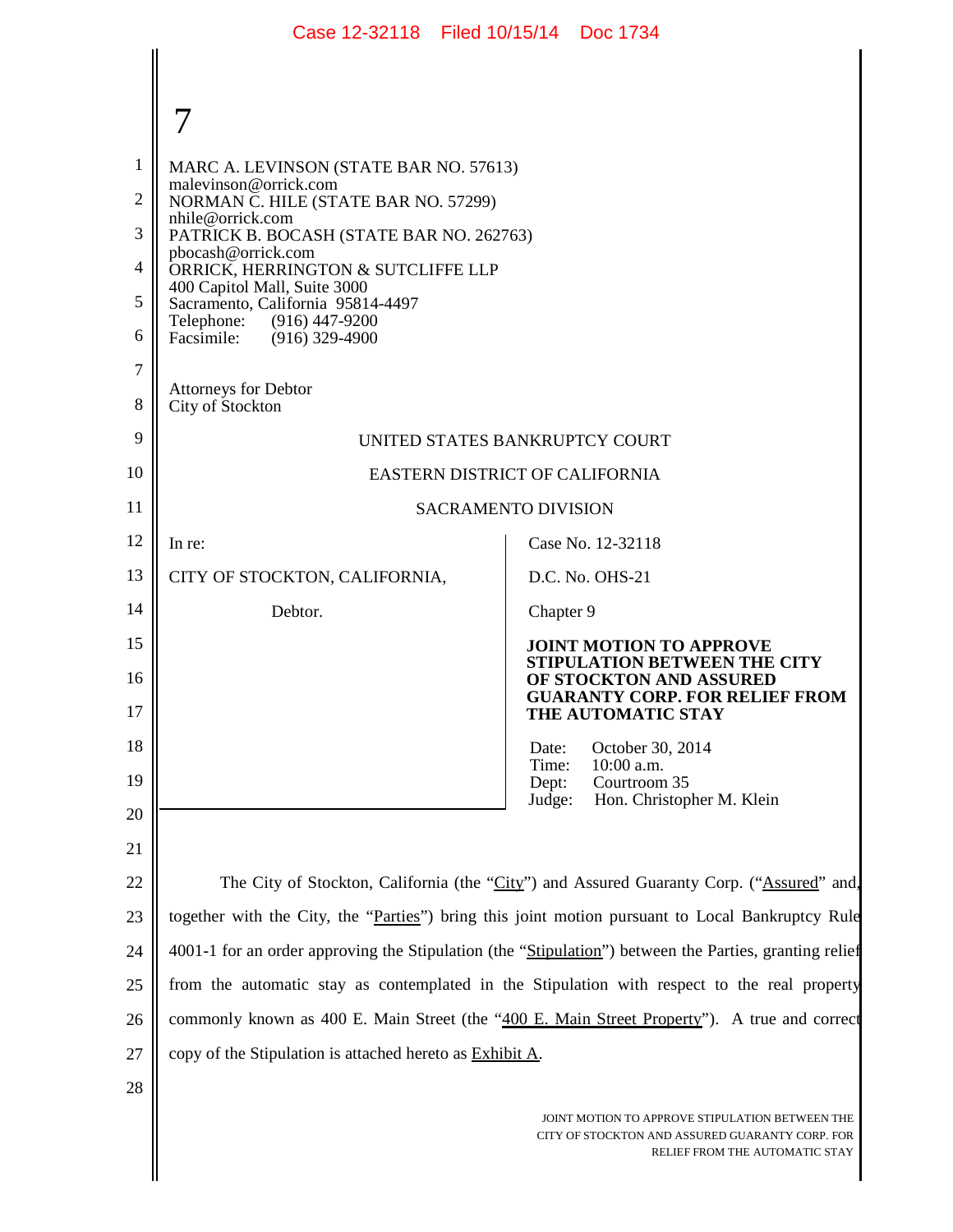### **Background**

1 2 3 4 5 6 7 8 9 10 11 12 13 14 15 16 17 18 19 20 21 22 23 24 25 As further set forth in the Stipulation, the City  $Plan<sup>1</sup>$  provides, as part of the treatment for Assured's claim in the City's bankruptcy case, that the Parties will enter into a Real Property Option Agreement and Joint Escrow Instructions (the "Option Agreement") and Joint Stipulation Re: Appointment of Receiver; [Proposed] Order Thereon (the "Receivership Stipulation"). The Option Agreement is attached as Exhibit 1.c to the Supplemental Plan Supplement In Connection With The First Amended Plan For The Adjustment Of Debts Of City Of Stockton, California (November 15, 2013) [Dkt. No. 1259]. The Option Agreement, among other things, affords Assured or its designee the right to acquire the 400 E. Main Street Property, and the Receivership Stipulation reflects the Parties' agreement to the appointment of a Receiver over that property as of the Effective Date and subject to the occurrence of the Effective Date. The Option Agreement requires the City to execute and file the Receivership Stipulation in the Superior Court for the State of California for the County of San Joaquin (the "State Court") within two (2) business days after this Court enters an order confirming the Plan. Option Agreement § 1.2. It also requires the City to use "its commercially reasonable efforts to obtain the appointment of the Receiver" on or before the Effective Date of the Plan. Id. The Plan provides that "[u]nless otherwise provided, all injunctions or stays provided for in the Chapter 9 Case pursuant to sections 105, 362, or 922, or otherwise, and in existence on the Confirmation Date, will remain in full force and effect until the Effective Date." Plan § XI.C. The Parties wish to expedite the State Court's review of the Receivership Stipulation. They therefore seek immediate relief from the automatic stay, to the extent applicable, so that they may file the Receivership Stipulation and other appropriate documents in the State Court to maximize the likelihood that the State Court will appoint a receiver upon the occurrence of the Effective Date of the Plan. / / /

- 26 / / /
- 27

<sup>28</sup> Plan for the Adjustment of Debts of City of Stockton, California, As Modified (August 8, 2014) [D.I. 1645]. 1 Capitalized terms not otherwise defined herein shall have the meaning ascribed to such terms in the First Amended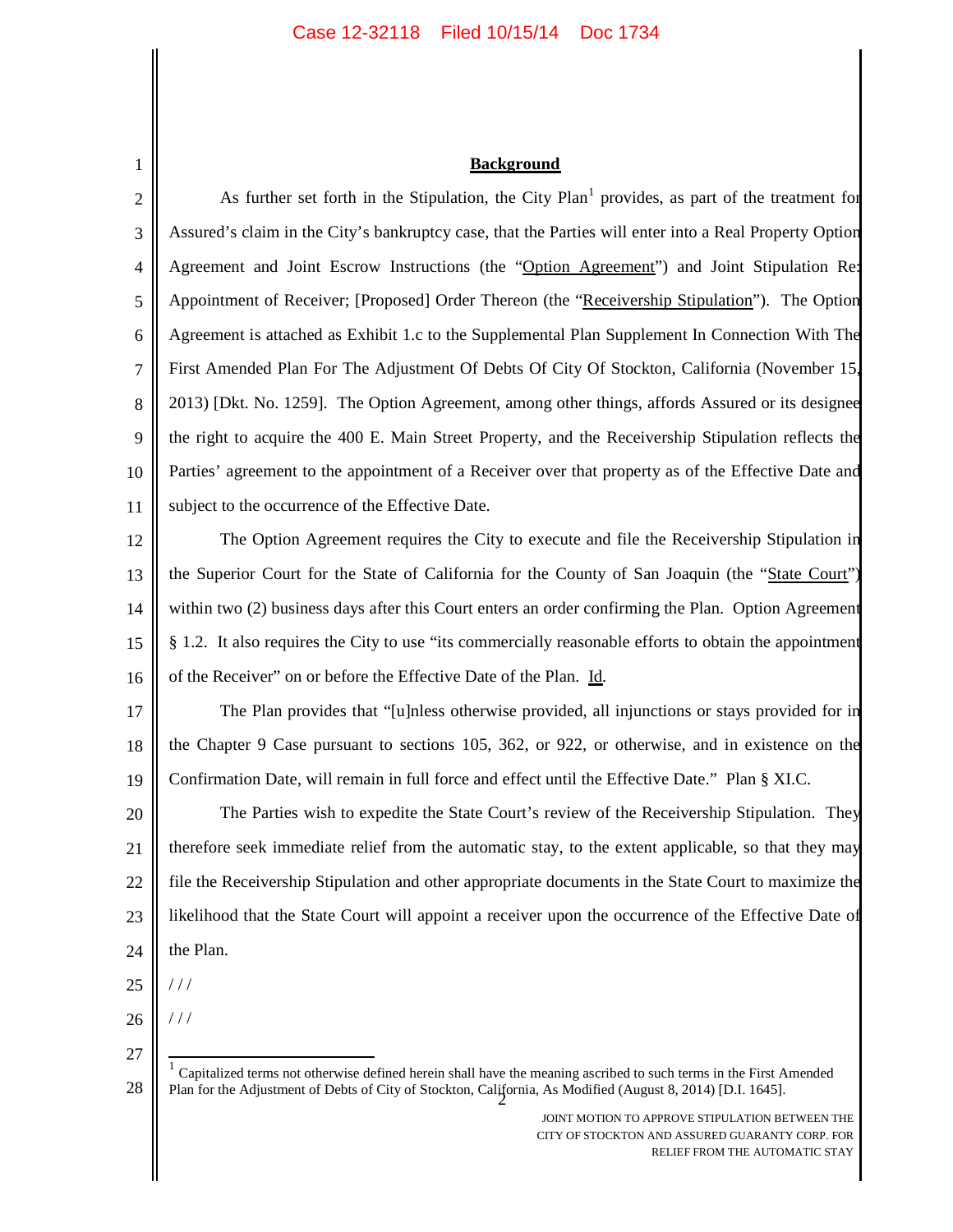1

2

3

4

# **Jurisdiction and Venue**

This Court has jurisdiction over this motion and the relief requested pursuant to 28 U.S.C. §§ 157 and 1334. Venue is proper in this Court pursuant to 28 U.S.C. §§ 1408 and 1409.

### **Relief Requested**

5 6 7 8 9 10 11 12 13 14 15 16 17 18 By this motion and pursuant to Rule 4001 of the Federal Rules of Bankruptcy Procedure and Section 362(d) of the Bankruptcy Code (applicable to this case by Sections 901(a) and 922 of the Bankruptcy Code), the Parties seek an order from this Court approving the Stipulation. The Stipulation should be approved because the City has agreed to make commercially reasonable efforts to seek appointment of a receiver prior to the Effective Date of its Plan, and any order the Parties seek from the State Court will be conditioned upon the occurrence of the Effective Date of the Plan. Relief from stay thus allows nothing more than putting the issue of appointing a receiver over the 400 E. Main Street Property before the State Court and permitting that court to enter an order contingent on this Court's confirmation of the Plan and the Effective Date of that Plan. Doing so now is consistent with the City's obligations under the Option Agreement and promotes efficiency by allowing the City to shorten its list of steps to be taken in the event its Plan is confirmed. In order to maximize efficiency and permit the City to satisfy its obligations under the Option Agreement, the Parties further request relief from the 14-day stay contemplated by Rule 4001(a)(3) so that papers can be filed in the State Court upon entry of an order approving the Stipulation.

19 20 21 WHEREFORE, the Parties request that the Court enter an order approving the Stipulation, applicable immediately notwithstanding Rule  $4001(a)(3)$ , and granting such other relief as the Court may deem just and proper.

22 23 24 25 26 27  $\begin{array}{c|c|c|c} \hline \end{array}$  3 JOINT MOTION TO APPROVE STIPULATION BETWEEN THE CITY OF STOCKTON AND ASSURED GUARANTY CORP. FOR RELIEF FROM THE AUTOMATIC STAY Dated: October 15, 2014 ORRICK, HERRINGTON & SUTCLIFFE LLP By: */s/ Marc A. Levinson* Marc A. Levinson Attorneys for City of Stockton, Debtor Dated: October 15, 2014 SIDLEY AUSTIN LLP By: */s/ Christina M. Craige* Christina M. Craige Attorneys for Assured Guaranty Corp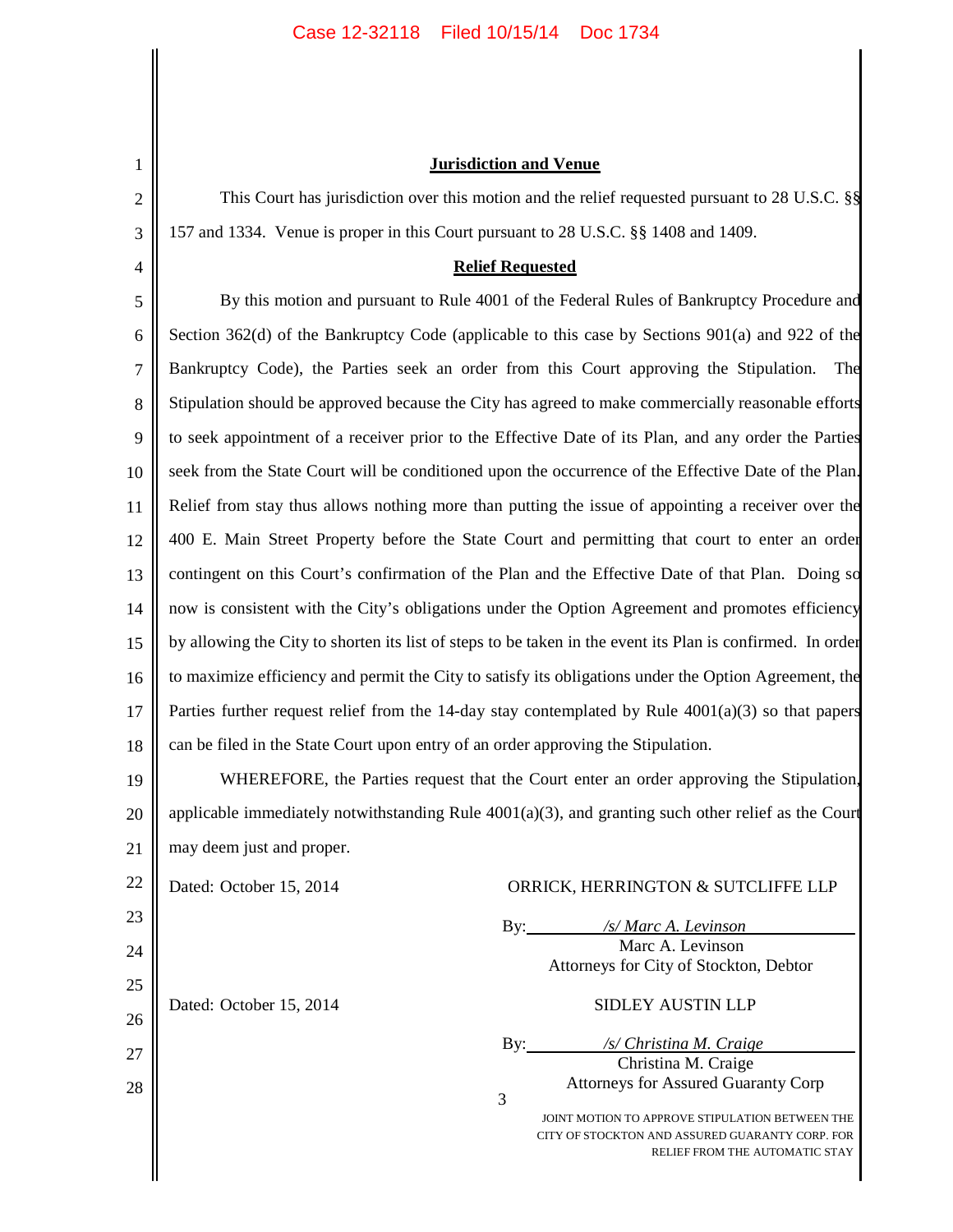# Exhibit A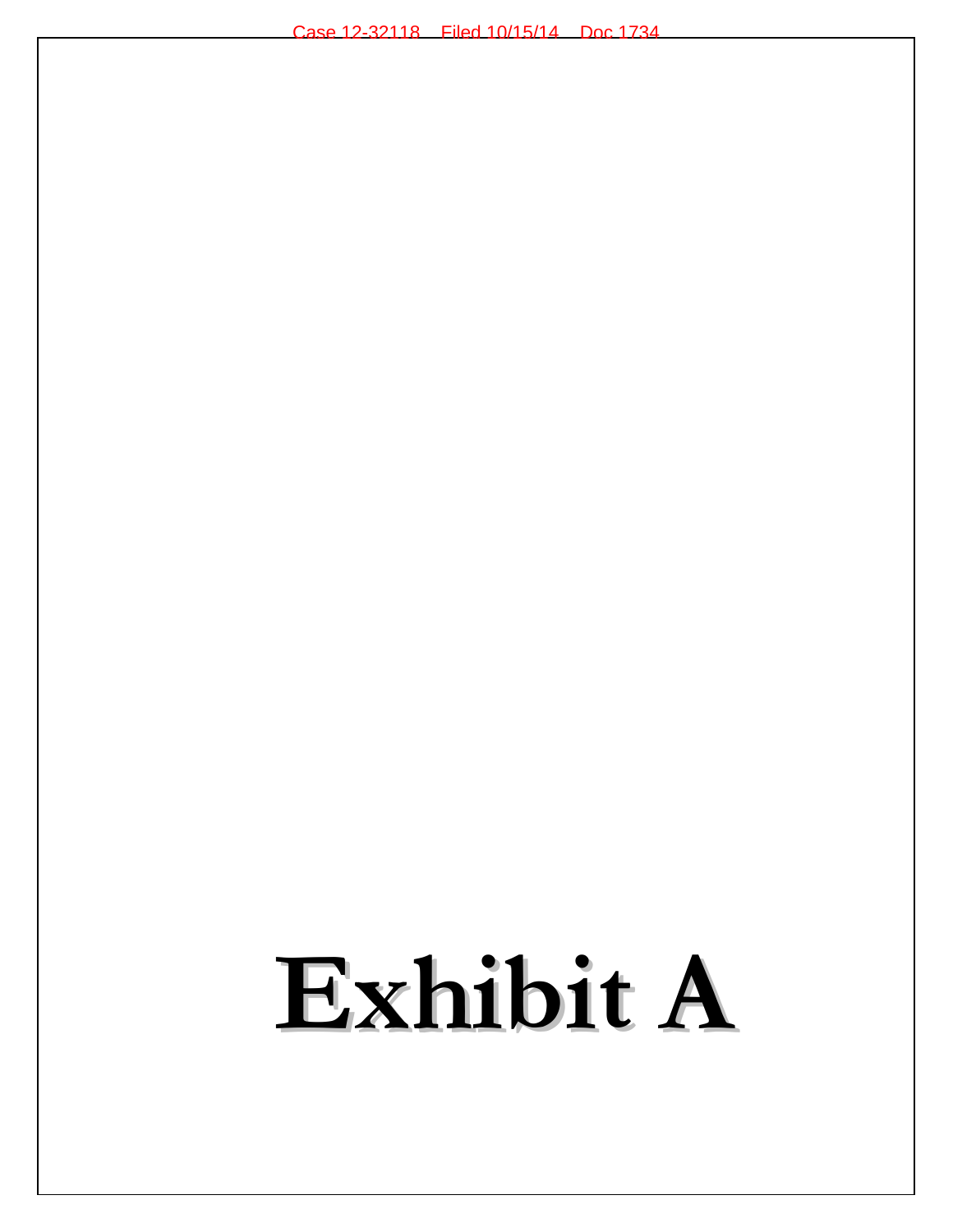|                     | Case 12-32118 Filed 10/15/14 Doc 1734                                                                  |                                                                                             |  |
|---------------------|--------------------------------------------------------------------------------------------------------|---------------------------------------------------------------------------------------------|--|
|                     |                                                                                                        |                                                                                             |  |
|                     |                                                                                                        |                                                                                             |  |
|                     |                                                                                                        |                                                                                             |  |
| 1<br>$\overline{2}$ | MARC A. LEVINSON (STATE BAR NO. 57613)<br>malevinson@orrick.com                                        |                                                                                             |  |
| 3                   | NORMAN C. HILE (STATE BAR NO. 57299)<br>nhile@orrick.com<br>PATRICK B. BOCASH (STATE BAR NO. 262763)   |                                                                                             |  |
| 4                   | pbocash@orrick.com<br>ORRICK, HERRINGTON & SUTCLIFFE LLP                                               |                                                                                             |  |
| 5                   | 400 Capitol Mall, Suite 3000<br>Sacramento, California 95814-4497                                      |                                                                                             |  |
| 6                   | Telephone: (916) 447-9200<br>Facsimile: (916) 329-4900                                                 |                                                                                             |  |
| $\overline{7}$      | <b>Attorneys for Debtor</b><br>City of Stockton                                                        |                                                                                             |  |
| 8                   |                                                                                                        |                                                                                             |  |
| 9                   | UNITED STATES BANKRUPTCY COURT                                                                         |                                                                                             |  |
| 10                  | EASTERN DISTRICT OF CALIFORNIA                                                                         |                                                                                             |  |
| 11                  | <b>SACRAMENTO DIVISION</b>                                                                             |                                                                                             |  |
| 12                  |                                                                                                        |                                                                                             |  |
| 13                  | In re:                                                                                                 | Case No. 12-32118                                                                           |  |
| 14                  | CITY OF STOCKTON, CALIFORNIA,                                                                          | D.C. No. OHS-21                                                                             |  |
| 15                  | Debtor.                                                                                                | Chapter 9                                                                                   |  |
| 16<br>17            |                                                                                                        | STIPULATION BETWEEN THE CITY<br>OF STOCKTON AND ASSURED<br><b>GUARANTY CORP. FOR RELIEF</b> |  |
| 18                  |                                                                                                        | <b>FROM THE AUTOMATIC STAY</b>                                                              |  |
| 19                  |                                                                                                        | October 30, 2014<br>Date:<br>Time:<br>10:00 a.m.                                            |  |
| 20                  |                                                                                                        | Courtroom 35<br>Dept:<br>Judge:<br>Hon. Christopher M. Klein                                |  |
| 21                  |                                                                                                        |                                                                                             |  |
| 22                  |                                                                                                        |                                                                                             |  |
| 23                  | The City of Stockton, California (the "City") and Assured Guaranty Corp. ("Assured" and                |                                                                                             |  |
| 24                  | together with the City, the "Parties") hereby enter into the following stipulation (the "Stipulation") |                                                                                             |  |
| 25                  | and jointly request that the Court issue an order, as follows:                                         |                                                                                             |  |
| 26                  | 111                                                                                                    |                                                                                             |  |
| 27                  | 111                                                                                                    |                                                                                             |  |
| 28                  |                                                                                                        | STIPULATION BETWEEN THE CITY AND                                                            |  |
|                     |                                                                                                        | ASSURED GUARANTY CORP. FOR<br>RELIEF FROM THE AUTOMATIC STAY                                |  |
|                     |                                                                                                        |                                                                                             |  |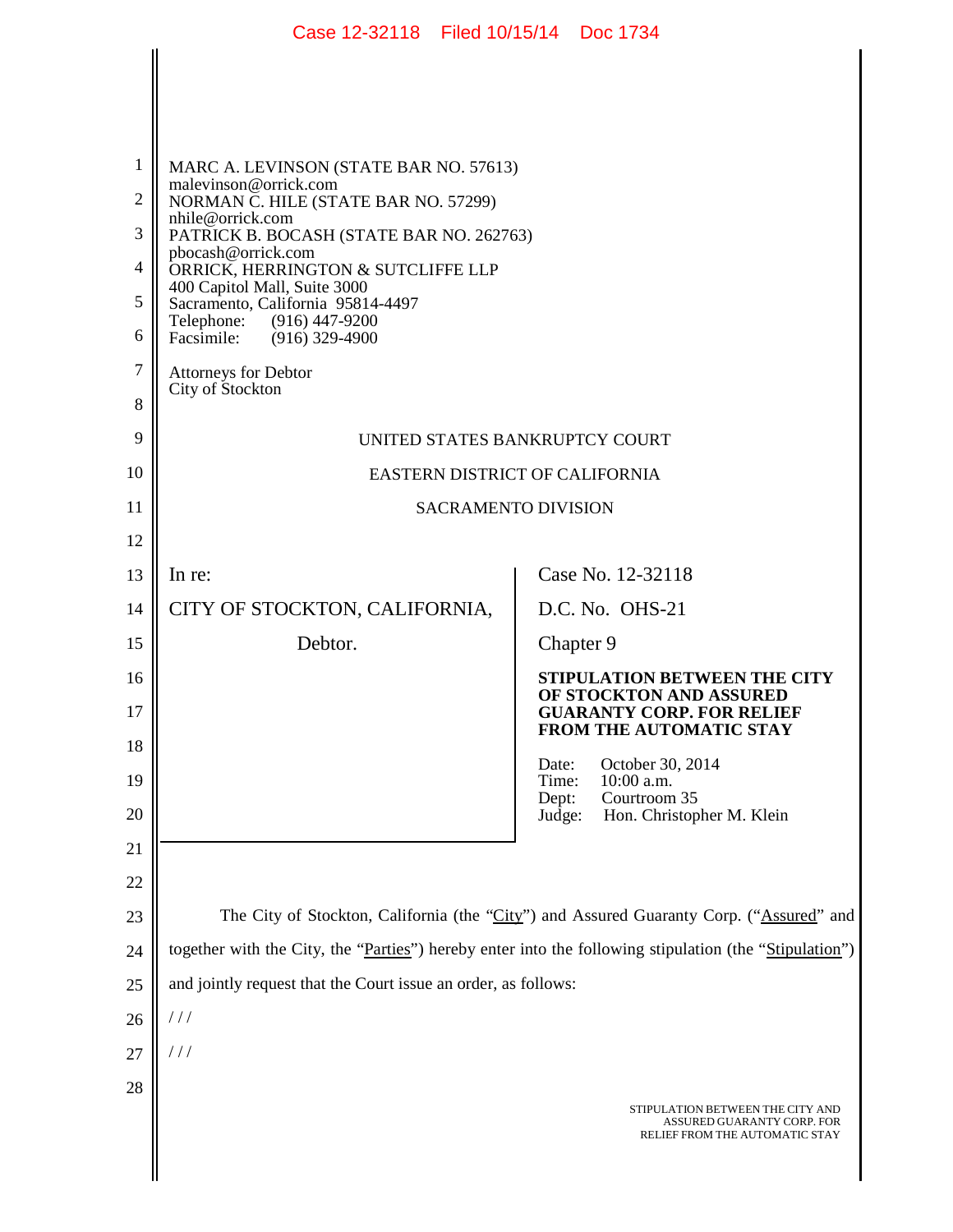# **RECITALS**

2 3 4 5 6 7 8 9 10 11 12 13 14 15 16 17 18 19 20 21 22 23 24 1. As part of the treatment provided by the City's Plan<sup>1</sup> for Assured's claim in this chapter 9 case, the Parties have agreed to enter into a Real Property Option Agreement and Joint Escrow Instructions (the "Option Agreement") and Joint Stipulation Re: Appointment of Receiver; [Proposed] Order Thereon (the "Receivership Stipulation"). The Option Agreement is attached as Exhibit 1.c to the Supplemental Plan Supplement In Connection With The First Amended Plan For The Adjustment Of Debts Of City Of Stockton, California (November 15, 2013) [Dkt. No. 1259]. The Option Agreement, among other things, affords Assured or its designee the right to acquire the 400 E. Main Street Property, and the Receivership Stipulation reflects the Parties' agreement to the appointment of a Receiver over that property as of the Effective Date. 2. The Option Agreement requires the City to execute and file the Receivership Stipulation in the Superior Court for the State of California for the County of San Joaquin (the "State Court") within two (2) business days after this Court enters an order confirming the Plan. Option Agreement § 1.2. It also requires the City to use "its commercially reasonable efforts to obtain the appointment of the Receiver" on or before the Effective Date of the Plan. Id. 3. The Plan provides that "[u]nless otherwise provided, all injunctions or stays provided for in the Chapter 9 Case pursuant to sections 105, 362, or 922, or otherwise, and in existence on the Confirmation Date, will remain in full force and effect until the Effective Date." Plan § XI.C. 4. The Parties wish to expedite the State Court's review of the Receivership Stipulation. They therefore seek immediate relief from the automatic stay, to the extent applicable, so that they may file the Receivership Stipulation and other appropriate documents in the State Court to maximize the likelihood that the State Court will appoint a receiver, subject to and conditioned upon the occurrence of the Effective Date of the Plan.

25 26 / / /

28

1

STIPULATION BETWEEN THE CITY AND ASSURED GUARANTY CORP. FOR RELIEF FROM THE AUTOMATIC STAY

<sup>27</sup> <sup>1</sup> Capitalized terms not otherwise defined herein shall have the meaning ascribed to such terms in the First Amended Plan for the Adjustment of Debts of City of Stockton, California, As Modified (August 8, 2014) [Dkt. 1645].